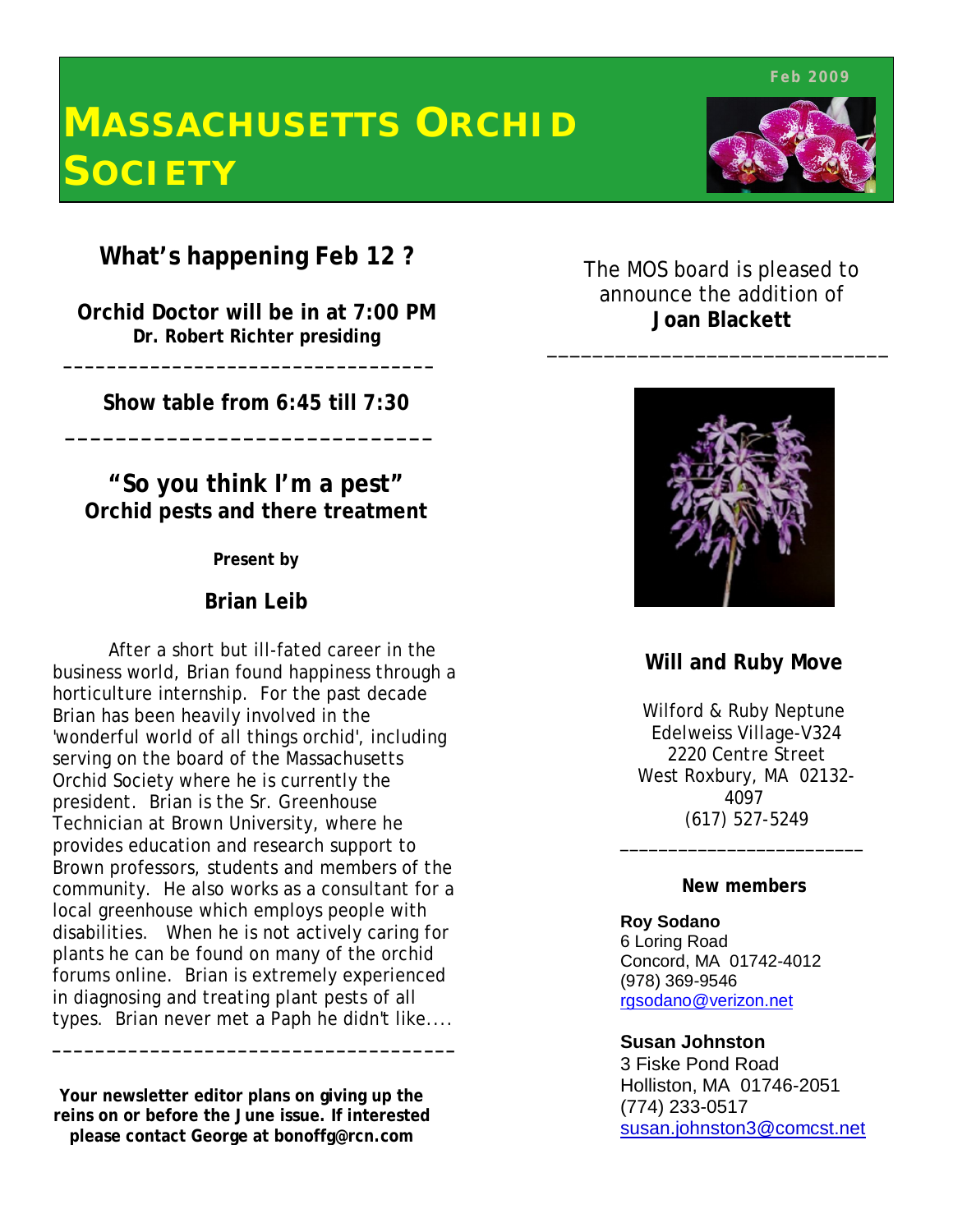

# **"Love in Bloom"**

February 13<sup>th</sup>- 15<sup>th</sup> 2009

**Radisson Hotel, Nashua, NH just off US Rt. 3 at exit 1**

> **Exhibits, Workshops, and Sales**

For information www.nhorchids.org

The **AOS** is seeking member's help and guidance. Members are encouraged to check out www.aos.org .Guidelines for comments suggested changes can be found and are welcome

\_\_\_\_\_\_\_\_\_\_\_\_\_\_\_\_\_\_\_\_\_\_\_\_\_\_\_\_\_\_\_\_\_\_\_\_\_\_\_\_\_\_\_\_\_\_\_\_\_\_\_\_\_\_\_\_\_\_\_\_\_\_\_\_\_\_\_\_\_\_\_\_\_

The MOS also seeks help and guidance from it's members. Please contact any board member or write to bonoffg@rcn.com with ideas and comments.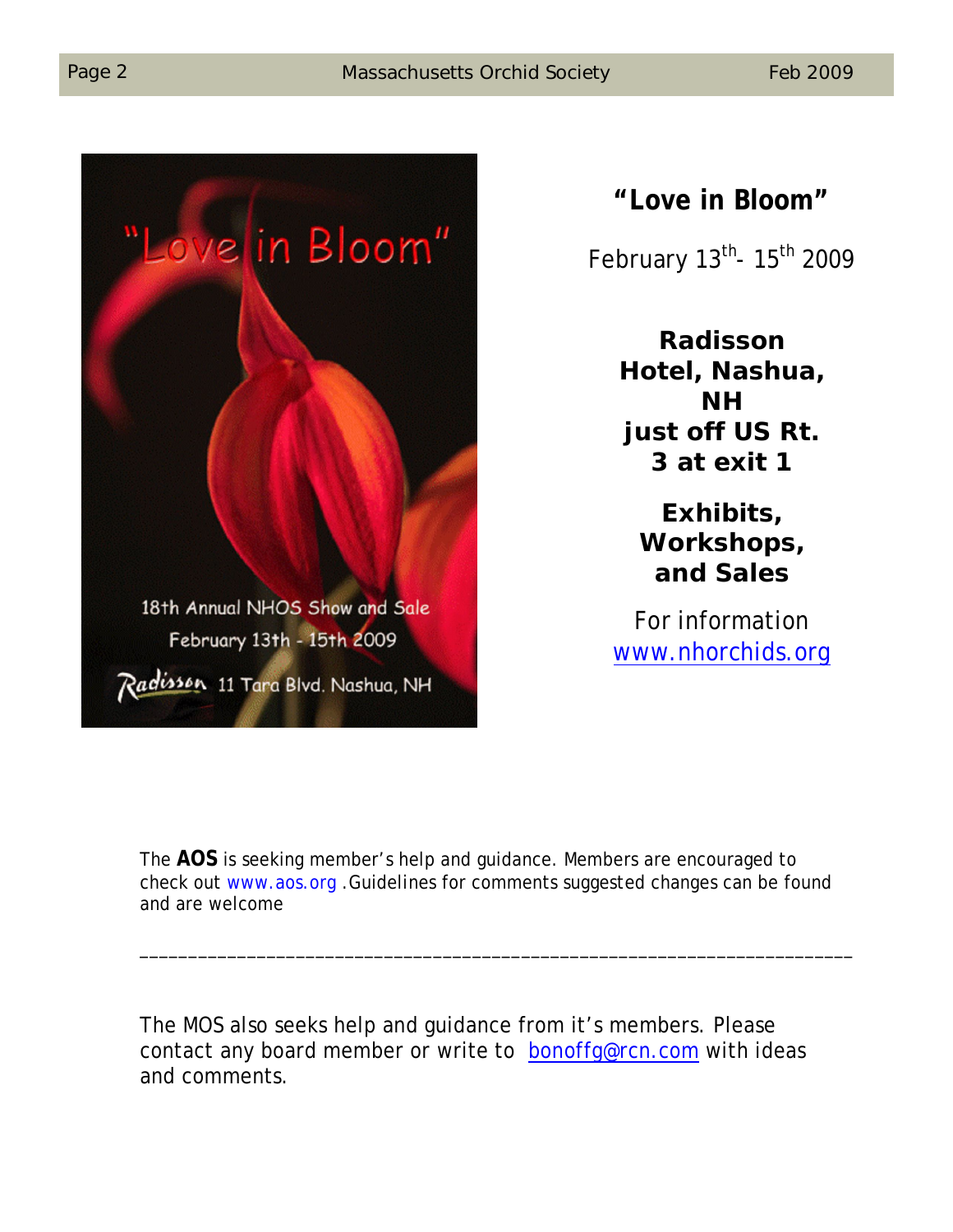# The MOS Educational Exhibit

## For Library & Flower Show Display

#### **The Story**

**Orchids have stories to tell: fantastic natural histories of cunning and deceipt, stories where botanical needs and human desires become tangled and blurred in the cloud-forest mist. Charles Darwin pondered the mysteries of orchids. Captain Bly collected specimens during his voyages around the globe. Susan Orlean chased orchid ghosts through the Fakahatchee to discover that they reside primarily in the human heart. Orchid plants flourish in the woods and wetlands just beyond our backyards. They bloom on our windowsills, enriching the life at hand while transporting us to worlds beyond our own. 30,000 individual species grow in awesome variety on every continent except Antarctica. The Hawaiian Islands have two native species: Greater Boston has twenty-six. The Massachusetts Orchid Society would like your help getting the word out.**

#### **The Exhibit**

**The nonprofit MOS, in conjunction with the Oakes Ames Orchid Herbarium at Harvard University, can bring the enthralling world of orchids to your community with an award winning educational exhibit designed especially for display in libraries. A large, three- leafed free standing panel uses superb text, graphics and light boxes to explore six orchid topics. One heading asks us "What Is An Orchid?" The next entices us with "Orchid Allure". Others address "Wild Orchids In Greater Boston", conservation, growing orchids at home, and how you can find out much more about these fascinating plants through your local orchid society. An illuminated orchid terrarium completes the exhibit with live, flowering plants tended by an Orchid Society member who visits once a week to maintain the display.**

#### **The Basics**

The hinged panel system stands 7'-3" tall, and unfolds to accommodate a range of spaces, but when locked into position requires at least 6'-0" x 9'-0" of floor area. The orchidarium sits on its own base which is 30"x 32" wide and 42" tall. Both units require electricity, either from the ceiling or grounded wall outlets. Vinyl cord covers adhered to the floor eliminate the trip hazard posed by power cords. Because of the size--72"L x50- 1/2"H x22 1/2"W in it's case--and weight of the display, ramp or elevator access to your exhibit area is a must! Orchid Society members can have everything up and flowering in an hour-and-a-half.

**Displayed at various orchid and flower shows in the area over the past several years, the exhibit has received numerous awards, including an 95 point Educational Certificate from the American Orchid Society and a Bronze Medal from the Massachusetts Horticultural Society. A striking ensemble in building lobby, alcove or exhibit area, the display has generated great enthusiasm in local library patrons and staff. Norma Gamon at Memorial Hall Library in Andover offered to keep the display past the agreed to period after having it for four weeks. Director Chuck Flaherty at the Brookline Public Library was so impressed that he offered to personally recommend the exhibit to every library in the Metro West System. When the display left the Brookline Main Branch Library, Orchid Society members were compelled to console several disappointed librarians with the gift of an orchid from the display.**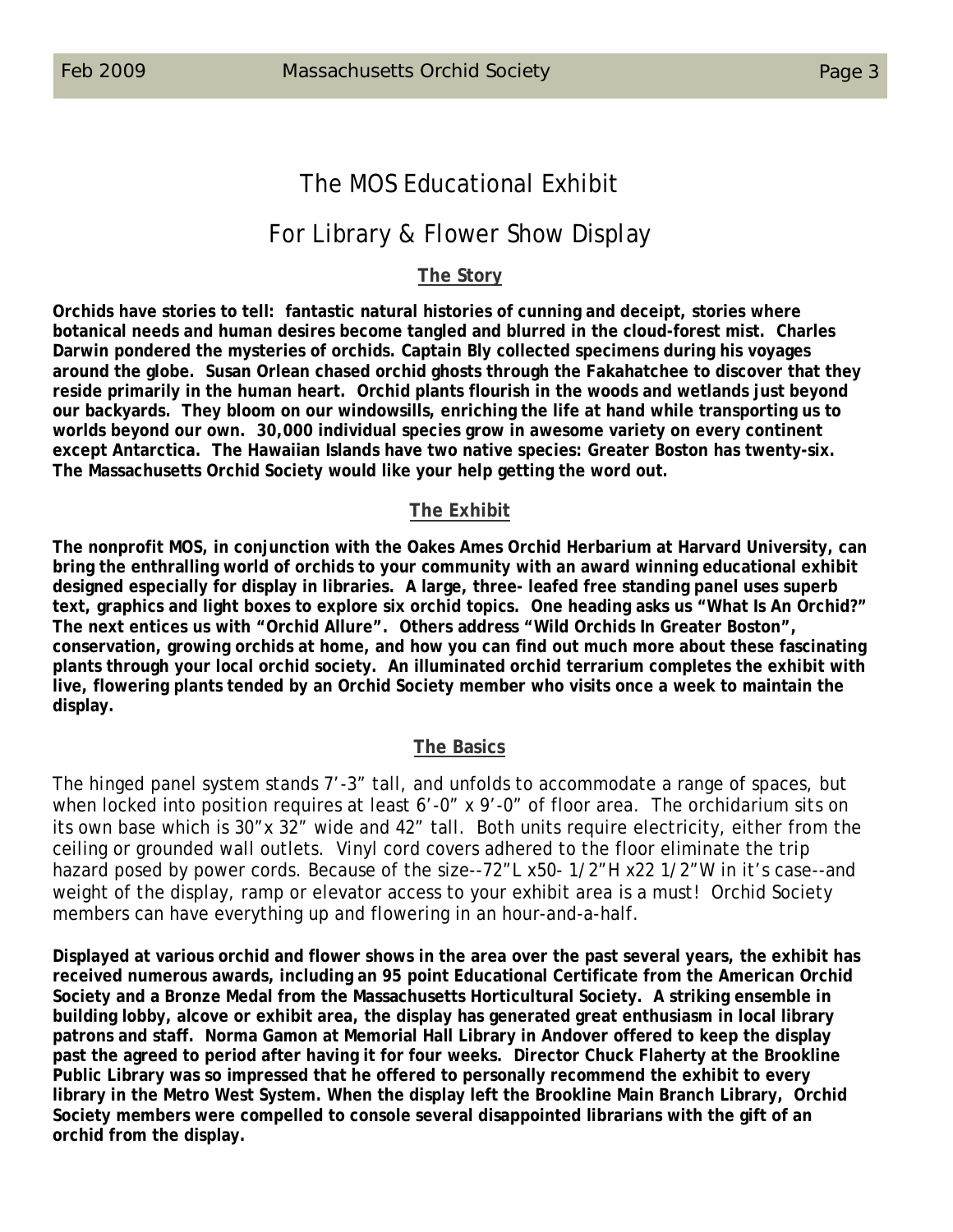

#### **A short history of the MOS Educational Exhibit**

In the late 1990's George Bonoff conceived the idea of creating an educational exhibit. His idea that this could serve both as a means for recruiting new members and also to aid the society in fulfilling it's mandate under our exempt status to be an educational organization. Bonoff spoke about his idea with many society members about his idea, and often received positive comments, but it was not until he spoke with then new member Gerard Nadeau. Gerard was then a designer and aspiring architect. Gerry and George soon became partners and with Gerry's new design in hand began to petition the board and later with there approval made several presentations to the general membership. The display was a large undertaking and quite expensive and under our by-laws required the approval of the membership. The Educational Display was first shown at our own show at Tower Hill in 1964. The AOS judges were so impressed with the display and it's execution that gave the MOS and Bonoff and Nadeau an AOS award of 95 points.

**What the MOS needs is for some member or members to accept the challenge of finding venues suitable for display in metro Boston communities. The display is generally placed for a month. This is an easy sale a we have never had library with adequate space decline. Please contact George at 617-734-9827 0r bonoffg@rcn.com**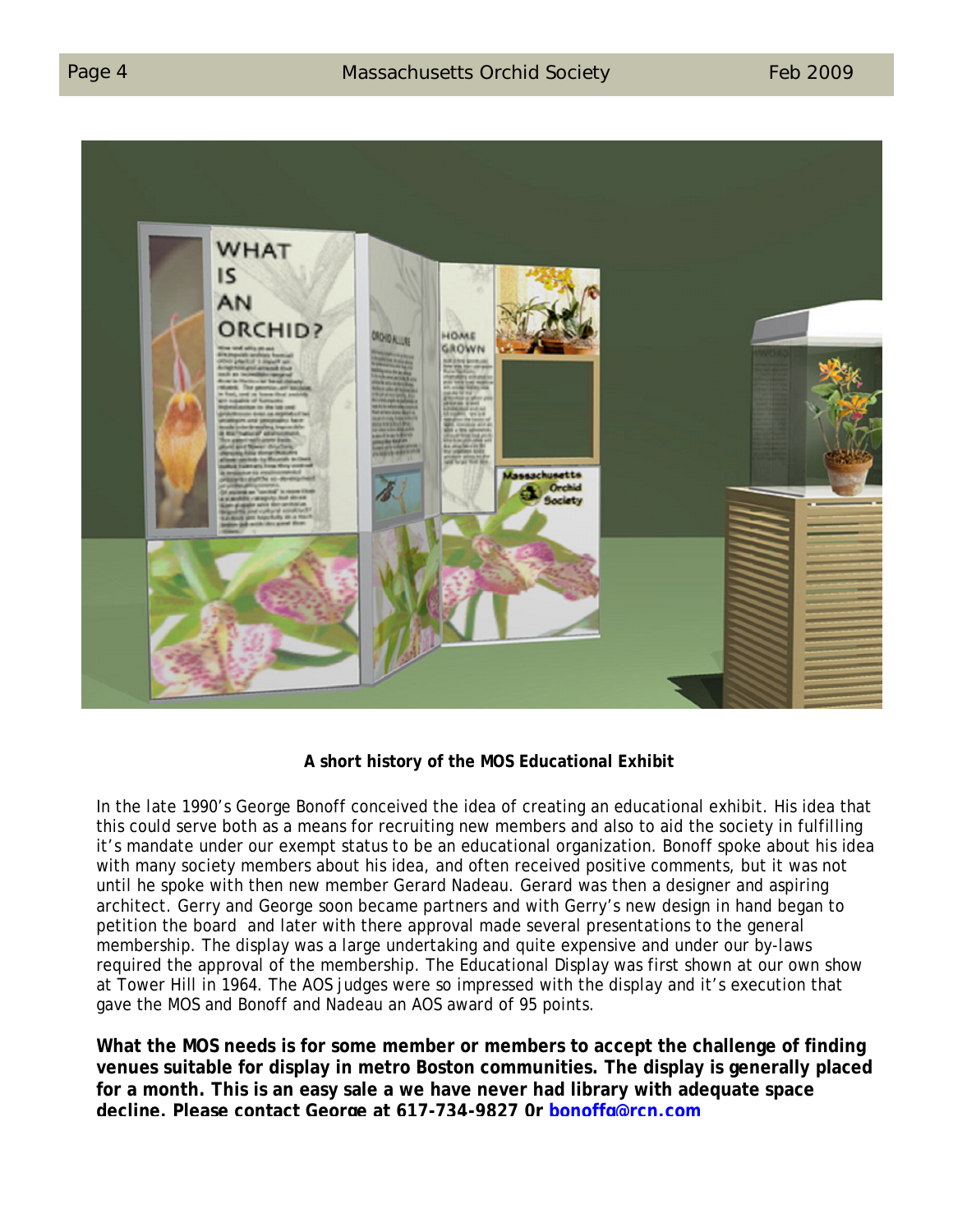Officers:

# Who's What at MOS?

| President<br><b>Vice President</b><br>Treasurer<br>Secretary                       | - Brian Leib<br>- Betsy Opitz<br>- Sheila Selby<br>- Sasha Varsanofieva                       | bleibume@gmail.com<br>bfopitz@rcn.com<br>srselby@verizon.net<br>mossecretary@gmail.com                      |
|------------------------------------------------------------------------------------|-----------------------------------------------------------------------------------------------|-------------------------------------------------------------------------------------------------------------|
| <b>Board Members:</b>                                                              |                                                                                               |                                                                                                             |
| Past President<br>At Large*                                                        | - George Bonoff<br>- Linda Abrams<br>- Susan Flier<br>- Joan Blacket<br>- Bernhardt Wuensch   | bonoffg@rcn.com<br>lindabrams@yahoo.com<br>sfflier@comcast.net<br>jbkett@mindsring.org<br>mjwuensch@mac.com |
| Committees:                                                                        |                                                                                               |                                                                                                             |
| <b>AOS Trustee</b><br>AOS Representative<br>Conservation<br>Hospitality<br>Library | - Howard Bronstein<br>- Charlie Briggs<br>- Robert Hesse<br>- Sasha Varsanofieva<br>- vacant* | hbronst849@aol.com<br>chasbriggs@aol.com<br>drbobhesse@netzero.net<br>mossecretary@gmail.com                |
| Membership                                                                         | - Chu Jung<br>- Pamela Swearingen                                                             | drcjung@exite.com<br>pamswearingen@verizon.net                                                              |
| Newsletter Editor<br>Odontoglossum Alliance - John Miller<br>Orchid Show           | - George Bonoff<br>- J. Eckstrom/L Hennessey                                                  | bonoffg@rcn.com<br>jemiller49@aol.com<br>mosorchidshow@comcast.net                                          |

- S. Varsanofieva/

Program - Betsy Optiz bfopitz@rcn.com lindabrams@yahoo.com

\* Vacant. Please e-mail mos@massorchid.org if interested.